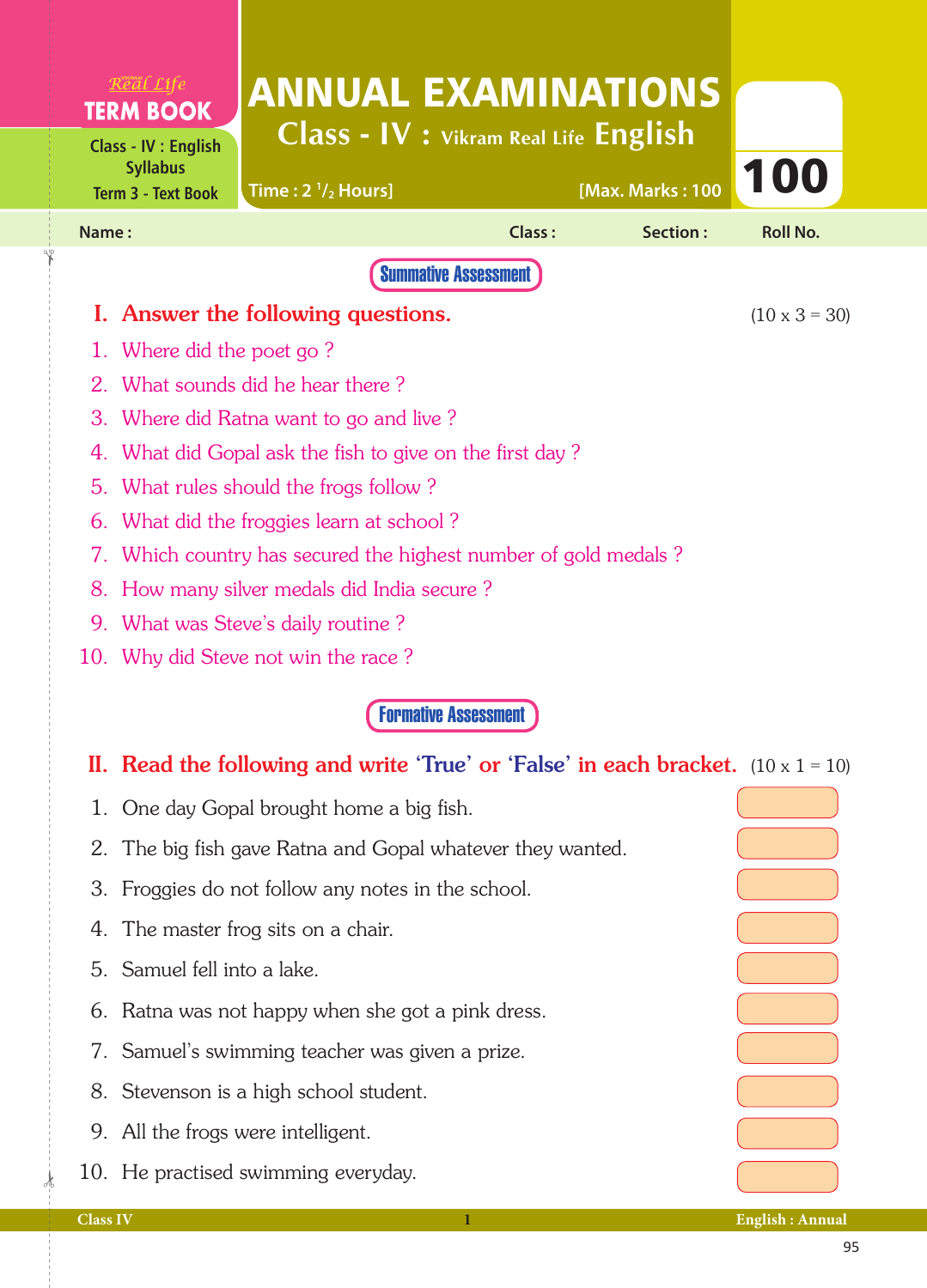|                                                                        | III. Write the following meanings.                                                                                                                                                                                                | $(5 \times 1 = 5)$ |  |  |  |  |
|------------------------------------------------------------------------|-----------------------------------------------------------------------------------------------------------------------------------------------------------------------------------------------------------------------------------|--------------------|--|--|--|--|
|                                                                        | 1. gaiety = $\frac{1}{2}$                                                                                                                                                                                                         |                    |  |  |  |  |
|                                                                        | $2. \text{ dodge} =$                                                                                                                                                                                                              |                    |  |  |  |  |
|                                                                        |                                                                                                                                                                                                                                   |                    |  |  |  |  |
|                                                                        |                                                                                                                                                                                                                                   |                    |  |  |  |  |
|                                                                        | 5. peasant = $\frac{1}{2}$                                                                                                                                                                                                        |                    |  |  |  |  |
|                                                                        | IV. Fill in the blanks with rhyming words.                                                                                                                                                                                        | $(5 \times 1 = 5)$ |  |  |  |  |
|                                                                        |                                                                                                                                                                                                                                   |                    |  |  |  |  |
|                                                                        |                                                                                                                                                                                                                                   |                    |  |  |  |  |
|                                                                        |                                                                                                                                                                                                                                   |                    |  |  |  |  |
|                                                                        |                                                                                                                                                                                                                                   |                    |  |  |  |  |
| 5. blow                                                                | $\frac{1}{2}$ . The contract of the contract of the contract of the contract of the contract of the contract of the contract of the contract of the contract of the contract of the contract of the contract of the contract of t |                    |  |  |  |  |
| V. Using everyday, sometimes or never, answer the following questions. |                                                                                                                                                                                                                                   |                    |  |  |  |  |
| $(5 \times 1 = 5)$<br>e.g. : How often do you visit your grandmother?  |                                                                                                                                                                                                                                   |                    |  |  |  |  |
| I visit my grandmother everyday.                                       |                                                                                                                                                                                                                                   |                    |  |  |  |  |
| 1. How often do you go to the cinema?                                  |                                                                                                                                                                                                                                   |                    |  |  |  |  |
|                                                                        |                                                                                                                                                                                                                                   |                    |  |  |  |  |
| 2. How often do you play with your friends?                            |                                                                                                                                                                                                                                   |                    |  |  |  |  |
|                                                                        |                                                                                                                                                                                                                                   |                    |  |  |  |  |
|                                                                        | 3. How often do you watch TV?                                                                                                                                                                                                     |                    |  |  |  |  |
|                                                                        |                                                                                                                                                                                                                                   |                    |  |  |  |  |
| 4. How often do your teachers punish you?                              |                                                                                                                                                                                                                                   |                    |  |  |  |  |
|                                                                        |                                                                                                                                                                                                                                   |                    |  |  |  |  |
|                                                                        | 5. How often do you go to playground?                                                                                                                                                                                             |                    |  |  |  |  |
|                                                                        |                                                                                                                                                                                                                                   |                    |  |  |  |  |
|                                                                        |                                                                                                                                                                                                                                   |                    |  |  |  |  |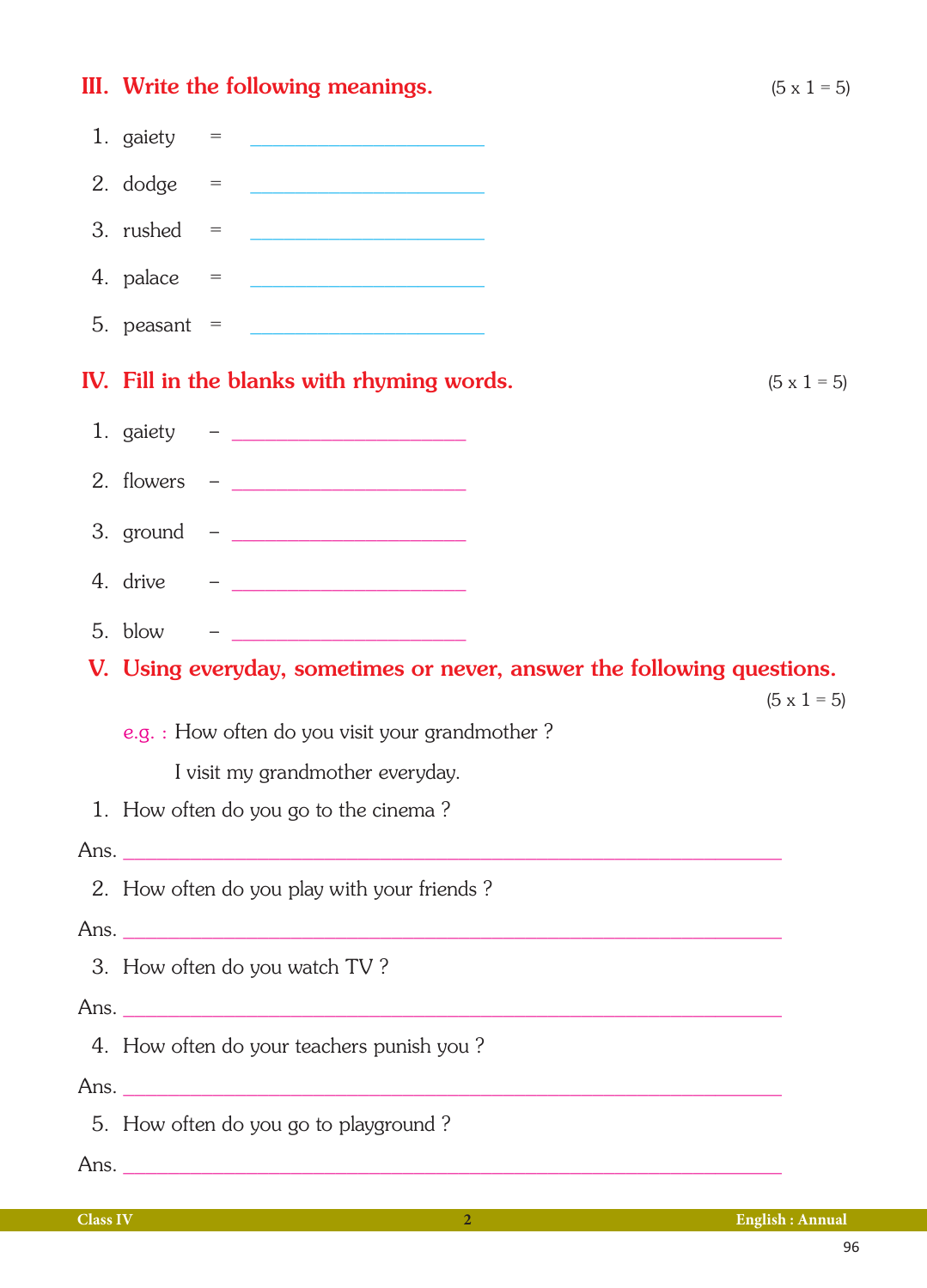| VI. Write the opposite words for the following.                                 |  | $(4 \times 1 = 4)$  |  |  |  |  |
|---------------------------------------------------------------------------------|--|---------------------|--|--|--|--|
| 1. broken                                                                       |  |                     |  |  |  |  |
| 2. clean                                                                        |  |                     |  |  |  |  |
| 3. happy                                                                        |  |                     |  |  |  |  |
| 4. rich                                                                         |  |                     |  |  |  |  |
| VII. The events in the story are given in a jumbled order below. Rearrange      |  |                     |  |  |  |  |
| them and write their order.                                                     |  | $(5 \; \mathrm{m})$ |  |  |  |  |
| 1. Area around the lake was decorated with colour paper strings.                |  |                     |  |  |  |  |
| 2. Steve saved the boy from drowning.                                           |  |                     |  |  |  |  |
| 3. Steve took part in the competition.                                          |  |                     |  |  |  |  |
| 4. Steve did not win the race.                                                  |  |                     |  |  |  |  |
| 5. One day Steve's teacher wanted Steve to participate in the competition.      |  |                     |  |  |  |  |
| VIII. Complete the following sentences by looking at the pictures given against |  |                     |  |  |  |  |
| each sentence.                                                                  |  | $(5 \times 1 = 5)$  |  |  |  |  |
| 1. There are fruits ___________________________the tree.                        |  |                     |  |  |  |  |
|                                                                                 |  |                     |  |  |  |  |
| 3. A man standing ________________________the bus stop.                         |  |                     |  |  |  |  |
| 4. A boy is running ___________________________the road.                        |  |                     |  |  |  |  |
| 5. A dog is sleeping _________________________ the tree.                        |  |                     |  |  |  |  |

✁

✁